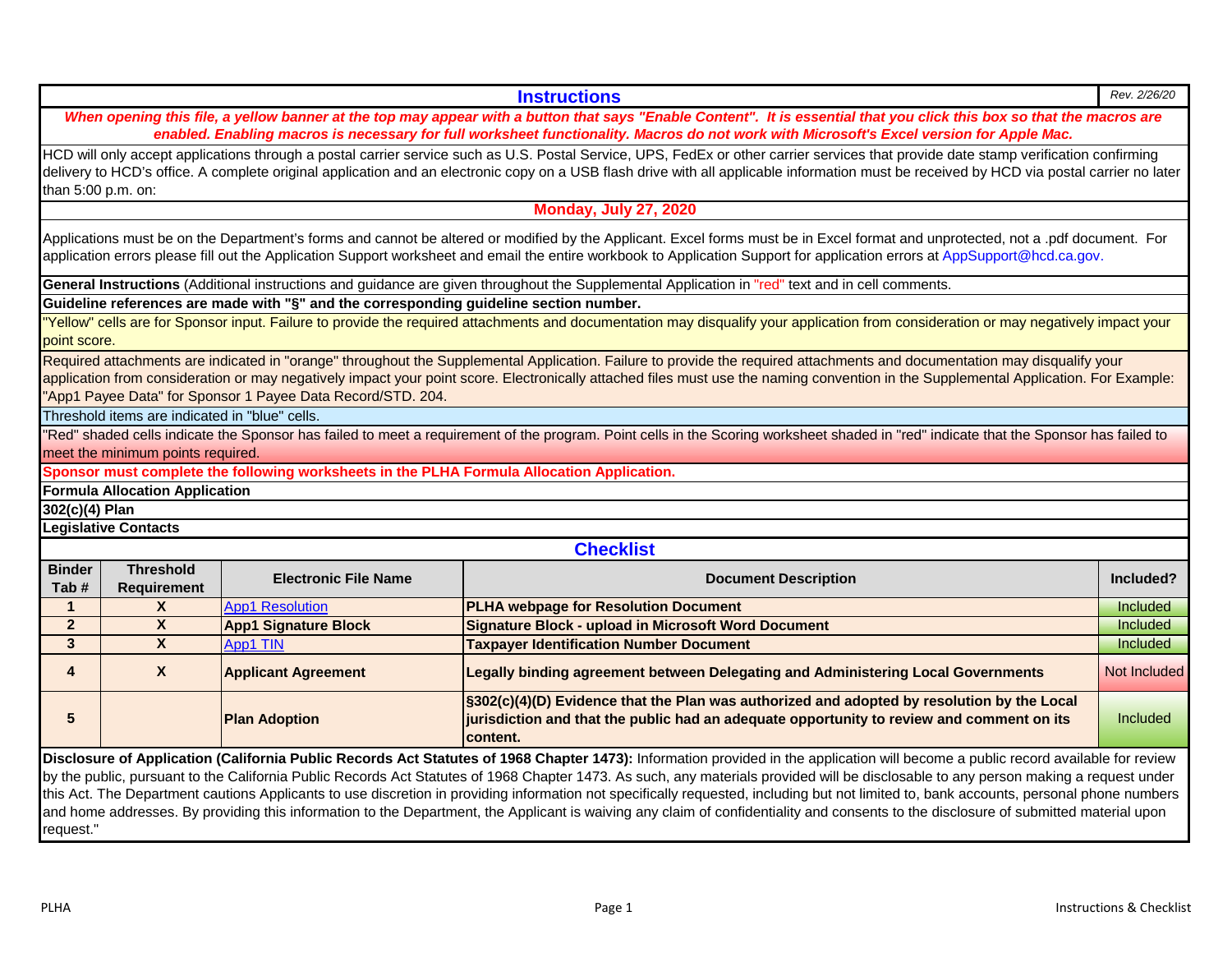| <b>Local Government Formula Allocation</b>                                                                                                                                                                                                                                                                                                                                               |                                                                                                                                                                                                                                                                                                                                                                                                                                    |                                                                                                                                                                                                                                                                                                                                                                                                                                                                                                                                                 |        |                    |      |                                                            |  |                                                                      |                             | Rev. 2/26/20         |             |  |
|------------------------------------------------------------------------------------------------------------------------------------------------------------------------------------------------------------------------------------------------------------------------------------------------------------------------------------------------------------------------------------------|------------------------------------------------------------------------------------------------------------------------------------------------------------------------------------------------------------------------------------------------------------------------------------------------------------------------------------------------------------------------------------------------------------------------------------|-------------------------------------------------------------------------------------------------------------------------------------------------------------------------------------------------------------------------------------------------------------------------------------------------------------------------------------------------------------------------------------------------------------------------------------------------------------------------------------------------------------------------------------------------|--------|--------------------|------|------------------------------------------------------------|--|----------------------------------------------------------------------|-----------------------------|----------------------|-------------|--|
| <b>Entitlement</b><br><b>Eligible Applicant Type:</b>                                                                                                                                                                                                                                                                                                                                    |                                                                                                                                                                                                                                                                                                                                                                                                                                    |                                                                                                                                                                                                                                                                                                                                                                                                                                                                                                                                                 |        |                    |      |                                                            |  |                                                                      |                             |                      |             |  |
| <b>Local Government Recipient of PLHA Formula Allocation:</b><br>Lodi                                                                                                                                                                                                                                                                                                                    |                                                                                                                                                                                                                                                                                                                                                                                                                                    |                                                                                                                                                                                                                                                                                                                                                                                                                                                                                                                                                 |        |                    |      |                                                            |  |                                                                      |                             |                      |             |  |
|                                                                                                                                                                                                                                                                                                                                                                                          |                                                                                                                                                                                                                                                                                                                                                                                                                                    | <b>Approximate PLHA Formula Allocation Amount:</b>                                                                                                                                                                                                                                                                                                                                                                                                                                                                                              |        |                    |      | \$336,265                                                  |  |                                                                      | Allowable Local Admin (5%): | \$16,813             |             |  |
|                                                                                                                                                                                                                                                                                                                                                                                          |                                                                                                                                                                                                                                                                                                                                                                                                                                    | Instructions: If the Local Government Recipient of the PLHA Formula Allocation delegated its PLHA formula allocation to a Local Housing Trust Fund or to another Local Government,<br>the Applicant (for which information is required below) is the Local Housing Trust Fund or administering Local Government. The PLHA award will be made to the Applicant (upon<br>meeting threshold requirements) and the Applicant is responsible for meeting all program requirements throughout the term of the Standard Agreement.                     |        |                    |      |                                                            |  |                                                                      |                             |                      |             |  |
|                                                                                                                                                                                                                                                                                                                                                                                          |                                                                                                                                                                                                                                                                                                                                                                                                                                    | The 302(c)(4) Plan template worksheet requires first choosing one or more of the Eligible Activities listed below. If "Yes" is clicked, the 302(c)(4) Plan worksheet opens a series of<br>questions about what precise activities are planned. Some specific activities, such as providing downpayment assistance to lower-income households for acquisition of an affordable<br>home, could be included under either Activity 2 or 9. Please only choose one of those Activities; don't list the downpayment assistance under both Activities. |        |                    |      |                                                            |  |                                                                      |                             |                      |             |  |
|                                                                                                                                                                                                                                                                                                                                                                                          |                                                                                                                                                                                                                                                                                                                                                                                                                                    | If the PLHA funds are used for the same Activity but for different Area Median Income (AMI) level, select the same Activity twice (or more times) and the different AMI level the Activity<br>will serve. Please enter the percentage of funds allocated to the Activity in only the first Activity listing to avoid double counting the funding allocation.                                                                                                                                                                                    |        |                    |      |                                                            |  |                                                                      |                             |                      |             |  |
|                                                                                                                                                                                                                                                                                                                                                                                          |                                                                                                                                                                                                                                                                                                                                                                                                                                    |                                                                                                                                                                                                                                                                                                                                                                                                                                                                                                                                                 |        |                    |      | <b>Eligible Applicants §300</b>                            |  |                                                                      |                             |                      |             |  |
|                                                                                                                                                                                                                                                                                                                                                                                          |                                                                                                                                                                                                                                                                                                                                                                                                                                    | §300(a) Eligible Applicants for the entitlement formula component described in Section §100(b)(1) are limited to the metropolitan cities and urban counties allocated a grant for the<br>federal fiscal year 2017 pursuant to the federal CDBG formula specified in 42 USC, Section §5306.                                                                                                                                                                                                                                                      |        |                    |      |                                                            |  |                                                                      |                             |                      |             |  |
| Applicant:                                                                                                                                                                                                                                                                                                                                                                               |                                                                                                                                                                                                                                                                                                                                                                                                                                    | <b>City of Lodi</b>                                                                                                                                                                                                                                                                                                                                                                                                                                                                                                                             |        |                    |      |                                                            |  |                                                                      |                             |                      |             |  |
| Address:                                                                                                                                                                                                                                                                                                                                                                                 |                                                                                                                                                                                                                                                                                                                                                                                                                                    | 221 W. Pine Street                                                                                                                                                                                                                                                                                                                                                                                                                                                                                                                              |        |                    |      |                                                            |  |                                                                      |                             |                      |             |  |
| City:                                                                                                                                                                                                                                                                                                                                                                                    | Lodi                                                                                                                                                                                                                                                                                                                                                                                                                               |                                                                                                                                                                                                                                                                                                                                                                                                                                                                                                                                                 | State: | <b>CA</b>          | Zip: | 95240                                                      |  | County: San Joaquin                                                  |                             |                      |             |  |
|                                                                                                                                                                                                                                                                                                                                                                                          |                                                                                                                                                                                                                                                                                                                                                                                                                                    | §300(d) Is Applicant delegated by another Local government to administer on its behalf its formula allocation of program funds?                                                                                                                                                                                                                                                                                                                                                                                                                 |        |                    |      |                                                            |  |                                                                      |                             |                      | <b>No</b>   |  |
|                                                                                                                                                                                                                                                                                                                                                                                          |                                                                                                                                                                                                                                                                                                                                                                                                                                    | §300(d) If Applicant answered "Yes" above, has the Applicant attached the legally binding agreement required by §300 (c) and (d)?                                                                                                                                                                                                                                                                                                                                                                                                               |        |                    |      |                                                            |  |                                                                      |                             |                      | N/A         |  |
| <b>File Name:</b>                                                                                                                                                                                                                                                                                                                                                                        |                                                                                                                                                                                                                                                                                                                                                                                                                                    | <b>App1 Resolution</b>                                                                                                                                                                                                                                                                                                                                                                                                                                                                                                                          |        |                    |      | <b>PLHA webpage for Resolution Document</b>                |  |                                                                      |                             | Attached and on USB? | Yes         |  |
| <b>File Name:</b>                                                                                                                                                                                                                                                                                                                                                                        |                                                                                                                                                                                                                                                                                                                                                                                                                                    | <b>App1 Signature Block</b>                                                                                                                                                                                                                                                                                                                                                                                                                                                                                                                     |        |                    |      | <b>Signature Block - upload in Microsoft Word Document</b> |  |                                                                      |                             | Attached and on USB? | <b>Yes</b>  |  |
| <b>File Name:</b>                                                                                                                                                                                                                                                                                                                                                                        |                                                                                                                                                                                                                                                                                                                                                                                                                                    | <b>App1 TIN</b>                                                                                                                                                                                                                                                                                                                                                                                                                                                                                                                                 |        |                    |      | <b>Taxpayer Identification Number Document</b>             |  |                                                                      |                             | Attached and on USB? | Yes         |  |
| <b>File Name:</b>                                                                                                                                                                                                                                                                                                                                                                        |                                                                                                                                                                                                                                                                                                                                                                                                                                    | <b>Applicant Agreement</b>                                                                                                                                                                                                                                                                                                                                                                                                                                                                                                                      |        | <b>Governments</b> |      |                                                            |  | Legally binding agreement between Delegating and Administering Local |                             | Attached and on USB? | N/A         |  |
|                                                                                                                                                                                                                                                                                                                                                                                          |                                                                                                                                                                                                                                                                                                                                                                                                                                    |                                                                                                                                                                                                                                                                                                                                                                                                                                                                                                                                                 |        |                    |      | <b>Eligible Activities, §301</b>                           |  |                                                                      |                             |                      |             |  |
|                                                                                                                                                                                                                                                                                                                                                                                          |                                                                                                                                                                                                                                                                                                                                                                                                                                    | §301(a) Eligible activities are limited to the following:                                                                                                                                                                                                                                                                                                                                                                                                                                                                                       |        |                    |      |                                                            |  |                                                                      |                             |                      | Included?   |  |
| §301(a)(1) The predevelopment, development, acquisition, rehabilitation, and preservation of multifamily, residential live-work, rental housing that is affordable to<br>Extremely low-, Very low-, Low-, or Moderate-income households, including necessary operating subsidies.                                                                                                        |                                                                                                                                                                                                                                                                                                                                                                                                                                    |                                                                                                                                                                                                                                                                                                                                                                                                                                                                                                                                                 |        |                    |      |                                                            |  |                                                                      |                             | <b>TYES</b>          |             |  |
| §301(a)(2) The predevelopment, development, acquisition, rehabilitation, and preservation of affordable rental and ownership housing, including Accessory Dwelling<br>Units (ADUs), that meets the needs of a growing workforce earning up to 120 percent of AMI, or 150 percent of AMI in high-cost areas. ADUs shall be available for<br>occupancy for a term of no less than 30 days. |                                                                                                                                                                                                                                                                                                                                                                                                                                    |                                                                                                                                                                                                                                                                                                                                                                                                                                                                                                                                                 |        |                    |      |                                                            |  |                                                                      |                             | <b>TYES</b>          |             |  |
| §301(a)(3) Matching portions of funds placed into Local or Regional Housing Trust Funds.                                                                                                                                                                                                                                                                                                 |                                                                                                                                                                                                                                                                                                                                                                                                                                    |                                                                                                                                                                                                                                                                                                                                                                                                                                                                                                                                                 |        |                    |      |                                                            |  |                                                                      |                             | <b>TYES</b>          |             |  |
| §301(a)(4) Matching portions of funds available through the Low- and Moderate-Income Housing Asset Fund pursuant to subdivision (d) of HSC Section 34176.                                                                                                                                                                                                                                |                                                                                                                                                                                                                                                                                                                                                                                                                                    |                                                                                                                                                                                                                                                                                                                                                                                                                                                                                                                                                 |        |                    |      |                                                            |  |                                                                      |                             | $\Box$ YES           |             |  |
|                                                                                                                                                                                                                                                                                                                                                                                          | §301(a)(5) Capitalized Reserves for services connected to the preservation and creation of new permanent supportive housing.                                                                                                                                                                                                                                                                                                       |                                                                                                                                                                                                                                                                                                                                                                                                                                                                                                                                                 |        |                    |      |                                                            |  |                                                                      |                             |                      | <b>TYES</b> |  |
|                                                                                                                                                                                                                                                                                                                                                                                          | §301(a)(6) Assisting persons who are experiencing or At-risk of homelessness, including, but not limited to, providing rapid re-housing, rental assistance,<br>supportive/case management services that allow people to obtain and retain housing, operating and capital costs for navigation centers and emergency shelters, and<br>the new construction, rehabilitation, and preservation of permanent and transitional housing. |                                                                                                                                                                                                                                                                                                                                                                                                                                                                                                                                                 |        |                    |      |                                                            |  |                                                                      |                             |                      | <b>MYES</b> |  |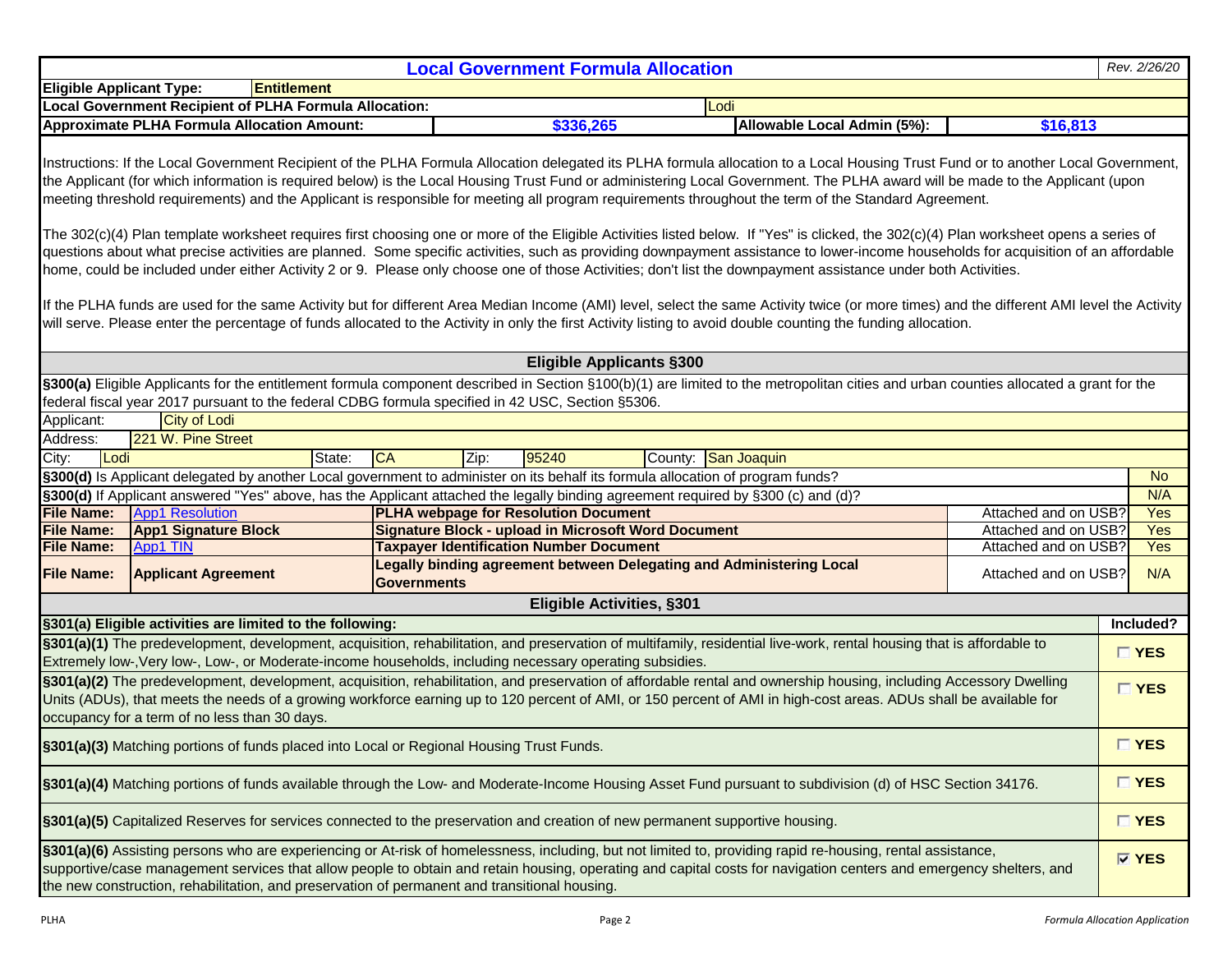| §301(a)(7) Accessibility modifications in Lower-income Owner-occupied housing.                                                                                                                                                                                                                                                                                                                                                                                                                                                                                                                                                |                     |                       |                            |          |           |            |  |  |  |  |  |  |
|-------------------------------------------------------------------------------------------------------------------------------------------------------------------------------------------------------------------------------------------------------------------------------------------------------------------------------------------------------------------------------------------------------------------------------------------------------------------------------------------------------------------------------------------------------------------------------------------------------------------------------|---------------------|-----------------------|----------------------------|----------|-----------|------------|--|--|--|--|--|--|
| §301(a)(8) Efforts to acquire and rehabilitate foreclosed or vacant homes and apartments.                                                                                                                                                                                                                                                                                                                                                                                                                                                                                                                                     |                     |                       |                            |          |           |            |  |  |  |  |  |  |
| $\Gamma$ YES<br>§301(a)(9) Homeownership opportunities, including, but not limited to, down payment assistance.                                                                                                                                                                                                                                                                                                                                                                                                                                                                                                               |                     |                       |                            |          |           |            |  |  |  |  |  |  |
| §301(a)(10) Fiscal incentives made by a county to a city within the county to incentivize approval of one or more affordable housing Projects, or matching funds invested<br>by a county in an affordable housing development Project in a city within the county, provided that the city has made an equal or greater investment in the Project. The<br>county fiscal incentives shall be in the form of a grant or low-interest loan to an affordable housing Project. Matching funds investments by both the county and the city<br>also shall be a grant or low-interest deferred loan to the affordable housing Project. |                     |                       |                            |          |           |            |  |  |  |  |  |  |
| <b>Threshold Requirements, §302</b>                                                                                                                                                                                                                                                                                                                                                                                                                                                                                                                                                                                           |                     |                       |                            |          |           |            |  |  |  |  |  |  |
| §302(a) Housing Element compliance: Applicant or Delegating Local Government's Housing Element was adopted by the Local Government's governing body by the<br>application deadline and subsequently determined to be in substantial compliance with state Housing Element Law pursuant to Government Code Section 65585.                                                                                                                                                                                                                                                                                                      |                     |                       |                            |          |           | <b>Yes</b> |  |  |  |  |  |  |
| §302(b) Applicant or Delegating Local Government has submitted the current or prior year's Annual Progress Report to the Department of Housing and Community<br>Development pursuant to Governemnt Code Section 65400.                                                                                                                                                                                                                                                                                                                                                                                                        |                     |                       |                            |          |           | Yes        |  |  |  |  |  |  |
| §302(c)(2) Applicant certifies that submission of the application was authorized by the governing board of the Applicant.                                                                                                                                                                                                                                                                                                                                                                                                                                                                                                     |                     |                       |                            |          |           | Yes        |  |  |  |  |  |  |
| §302(c)(3) Applicant certifies that, if the Local Government proposes allocation of funds for any activity to another entity, the Local government's selection process had no<br>conflicts of interest and was accesible to the public.                                                                                                                                                                                                                                                                                                                                                                                       |                     |                       |                            |          |           | <b>Yes</b> |  |  |  |  |  |  |
| §302(c)(4) Does the application include a Plan in accordance with §302(c)(4)?                                                                                                                                                                                                                                                                                                                                                                                                                                                                                                                                                 |                     |                       |                            |          |           |            |  |  |  |  |  |  |
| §302(c)(4)(D) Applicant certifies that the Plan was authorized and adopted by resolution by the Local Government and that the public had an adequate opportunity to review<br>and comment on its content                                                                                                                                                                                                                                                                                                                                                                                                                      |                     |                       |                            |          |           | <b>Yes</b> |  |  |  |  |  |  |
| §302(c)(5) Applicant certifies that the Plan submitted is for a term of five years. Local Governments agree to inform the Department of changes made to the Plan in each<br>succeeding year of the term of the Plan.                                                                                                                                                                                                                                                                                                                                                                                                          |                     |                       |                            |          |           | <b>Yes</b> |  |  |  |  |  |  |
| §302(c)(6) Applicant certifies that it will ensure compliance with §302(c)(6) if funds are used for the acquisition, construction, or rehabilitation of for-sale housing projects or<br>units within for-sale housing projects.                                                                                                                                                                                                                                                                                                                                                                                               |                     |                       |                            |          |           | <b>Yes</b> |  |  |  |  |  |  |
| §302(c)(7) Applicant certifies that it will ensure that the PLHA assistance is in the form of a low-interest, deferred loan to the Sponsor of the Project, if funds are used for the<br>development of an Affordable Rental Housing Development. The loan shall be evidenced through a Promissory Note secured by a Deed of Trust.                                                                                                                                                                                                                                                                                            |                     |                       |                            |          |           | <b>Yes</b> |  |  |  |  |  |  |
| §302(c)(8) Has Applicant attached a program income reuse plan describing how repaid loans will be reused for eligible activities specified in Section 301?                                                                                                                                                                                                                                                                                                                                                                                                                                                                    |                     |                       |                            |          |           | <b>No</b>  |  |  |  |  |  |  |
|                                                                                                                                                                                                                                                                                                                                                                                                                                                                                                                                                                                                                               |                     | Administration        |                            |          |           |            |  |  |  |  |  |  |
| Applicant agrees to adhere to §500, Accounting Records.                                                                                                                                                                                                                                                                                                                                                                                                                                                                                                                                                                       |                     |                       |                            |          |           | Yes        |  |  |  |  |  |  |
| Applicant agrees to adhere to §501, Audits/Monitoring of PLHA Files.                                                                                                                                                                                                                                                                                                                                                                                                                                                                                                                                                          |                     |                       |                            |          |           | Yes        |  |  |  |  |  |  |
| Applicant agrees to adhere to §502, Cancellation/Termination.                                                                                                                                                                                                                                                                                                                                                                                                                                                                                                                                                                 |                     |                       |                            |          |           | Yes        |  |  |  |  |  |  |
| Applicant agrees to adhere to §503, Reporting.                                                                                                                                                                                                                                                                                                                                                                                                                                                                                                                                                                                |                     |                       |                            |          |           | Yes        |  |  |  |  |  |  |
|                                                                                                                                                                                                                                                                                                                                                                                                                                                                                                                                                                                                                               |                     | <b>Certifications</b> |                            |          |           |            |  |  |  |  |  |  |
| On behalf of the entity identified below, I certify that: The information, statements and attachments included in this application are, to the best of my knowledge and belief, true and<br>correct and I possess the legal authority to submit this application on behalf of the entity identified in the signature block.                                                                                                                                                                                                                                                                                                   |                     |                       |                            |          |           |            |  |  |  |  |  |  |
| <b>Stephen Schwabauer</b>                                                                                                                                                                                                                                                                                                                                                                                                                                                                                                                                                                                                     | <b>City Manager</b> |                       |                            |          |           |            |  |  |  |  |  |  |
| Authorized Representative Printed Name                                                                                                                                                                                                                                                                                                                                                                                                                                                                                                                                                                                        | Title               |                       | Signature                  |          |           | Date       |  |  |  |  |  |  |
| Entity name:<br><b>City of Lodi</b>                                                                                                                                                                                                                                                                                                                                                                                                                                                                                                                                                                                           |                     |                       | Phone Number: 209-333-6700 |          |           |            |  |  |  |  |  |  |
| 221 W. Pine Street<br><b>Entity Address</b>                                                                                                                                                                                                                                                                                                                                                                                                                                                                                                                                                                                   |                     |                       | City Lodi                  | State CA | Zip 95240 |            |  |  |  |  |  |  |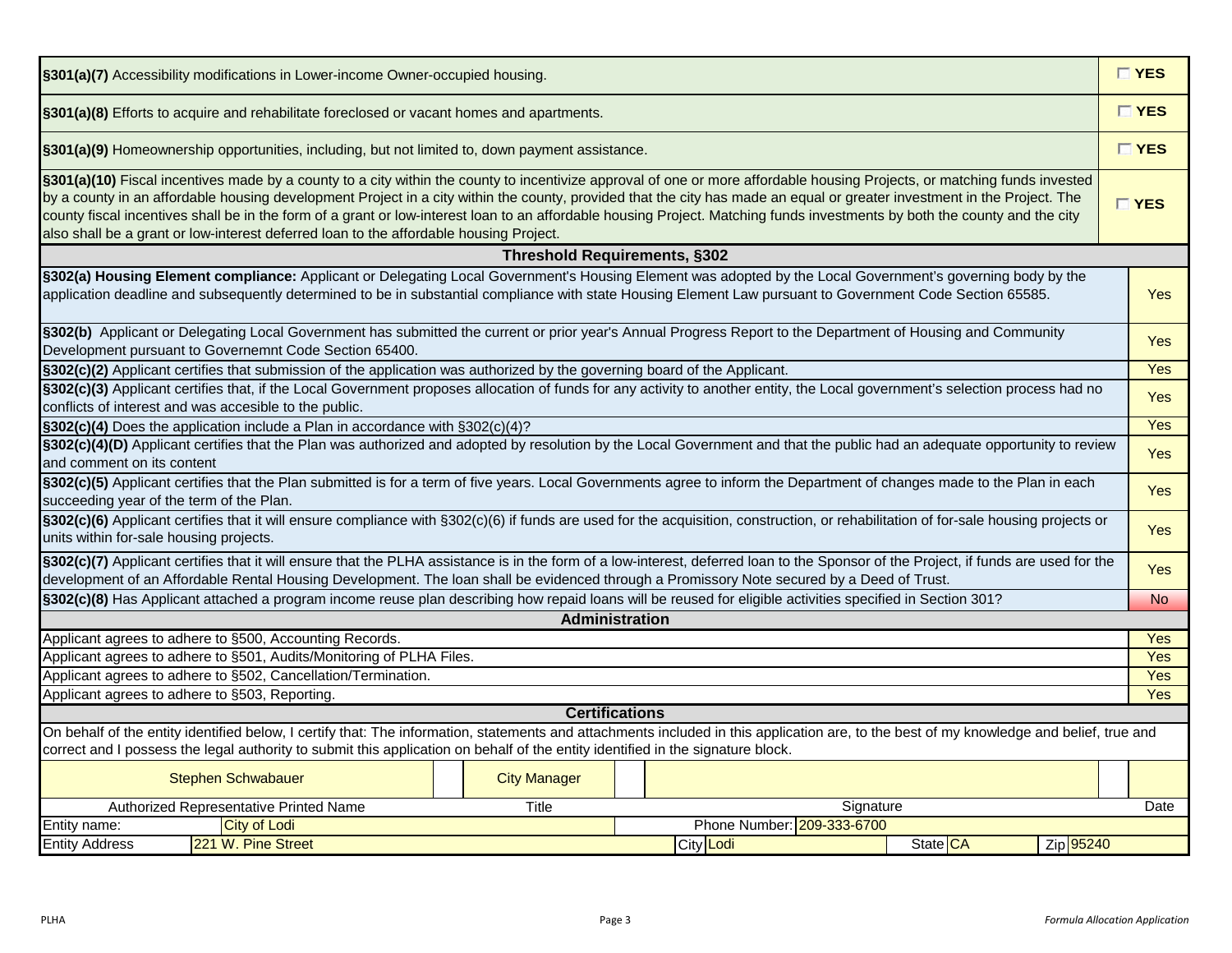| §302(c)(4) Plan                                                                                                                                                                                                                                                                                                                                                                                                                                              | Rev. 2/26/20 |
|--------------------------------------------------------------------------------------------------------------------------------------------------------------------------------------------------------------------------------------------------------------------------------------------------------------------------------------------------------------------------------------------------------------------------------------------------------------|--------------|
| §302(c)(4)(A) Describe the manner in which allocated funds will be used for eligible activities.                                                                                                                                                                                                                                                                                                                                                             |              |
| PLHA funds will be used for capital costs for a permanent emergency homeless shelter, including predevelopment, infrastructure and site improvements.                                                                                                                                                                                                                                                                                                        |              |
|                                                                                                                                                                                                                                                                                                                                                                                                                                                              |              |
|                                                                                                                                                                                                                                                                                                                                                                                                                                                              |              |
|                                                                                                                                                                                                                                                                                                                                                                                                                                                              |              |
| §302(c)(4)(B) Provide a description of the way the Local government will prioritize investments that increase the supply of housing for households with incomes at or below 60 percent<br>of Area Median Income (AMI).                                                                                                                                                                                                                                       |              |
| Lodi does not currently have a permanent shelter for people experiencing homelessness. The Lodi Committee on Homelessness, in collaboration with several local and regional                                                                                                                                                                                                                                                                                  |              |
| homeless experts, has determined that a low-bar shelter with supportive services is critical to assisting the city's unsheltered homeless population. The proposed facility will provide<br>temporary emergency shelter for individuals and families that are typically at or below 30 percent of Area Median Income. The emergency shelter will serve as an interim step in<br>assisting the unsheltered homeless population in securing long-term housing. |              |
|                                                                                                                                                                                                                                                                                                                                                                                                                                                              |              |
|                                                                                                                                                                                                                                                                                                                                                                                                                                                              |              |
| §302(c)(4)(C) Provide a description of how the Plan is consistent with the programs set forth in the Local Government's Housing Element.                                                                                                                                                                                                                                                                                                                     |              |
| Program 4.3 of the City of Lodi's Housing Element (2014-2023) is to "Pursue Regional Solutions to Homeless Needs." This implementation program calls on the City to collaborate with                                                                                                                                                                                                                                                                         |              |
| nonprofit service organizations in the region to support and implement solutions to homelessness. The City has created an interagency Lodi Committee on Homelessness (LCOH), and<br>City staff participates with community groups and service organizations in the San Joaquin Continuum of Care (SJCoC), a regional program promoting community-wide action to end                                                                                          |              |
| homelessness. These efforts focus on leveraging partnerships to create effective solutions to homelessness, and the goal to establish a permanent emergency shelter for homeless                                                                                                                                                                                                                                                                             |              |
| individuals and families in Lodi has been identified as one of the top priorities of both the LCOH and the SJCoC. Construction and operation of a shelter is one of the most immediate                                                                                                                                                                                                                                                                       |              |
| and concrete actions the City can take in implementing Program 4.3 of the Housing Element to address homelessness.                                                                                                                                                                                                                                                                                                                                           |              |
|                                                                                                                                                                                                                                                                                                                                                                                                                                                              |              |
|                                                                                                                                                                                                                                                                                                                                                                                                                                                              |              |
| Activities Detail (Activities Detail (Must Make a Selection on Formula Allocation Application worksheet under Eligible Activities, §301))                                                                                                                                                                                                                                                                                                                    |              |
| §301(a)(1) The predevelopment, development, acquisition, rehabilitation, and preservation of multifamily, residential live-work, rental housing that is affordable to extremely low-, very<br>low-, low-, or moderate-income households, including necessary Operating subsidies.                                                                                                                                                                            |              |
| §301(a)(2) The predevelopment, development, acquisition, rehabilitation, and preservation of Affordable rental and ownership housing, including Accessory Dwelling Units (ADUs), that                                                                                                                                                                                                                                                                        |              |
| meets the needs of a growing workforce earning up to 120 percent of AMI, or 150 percent of AMI in high-cost areas. ADUs shall be available for occupancy for a term of no less than                                                                                                                                                                                                                                                                          |              |
| 30 days.                                                                                                                                                                                                                                                                                                                                                                                                                                                     |              |
| §301(a)(3) Matching portions of funds placed into Local or Regional Housing Trust Funds.                                                                                                                                                                                                                                                                                                                                                                     |              |
| §301(a)(4) Matching portions of funds available through the Low- and Moderate-Income Housing Asset Fund pursuant to subdivision (d) of HSC Section 34176.                                                                                                                                                                                                                                                                                                    |              |
| §301(a)(5) Capitalized Reserves for Services connected to the preservation and creation of new permanent supportive housing.                                                                                                                                                                                                                                                                                                                                 |              |
| §301(a)(6) Assisting persons who are experiencing or At risk of homelessness, including, but not limited to, providing rapid rehousing, rental assistance, supportive/case management                                                                                                                                                                                                                                                                        |              |
| services that allow people to obtain and retain housing, operating and capital costs for navigation centers and emergency shelters, and the new construction, rehabilitation, and                                                                                                                                                                                                                                                                            |              |

preservation of permanent and transitional housing.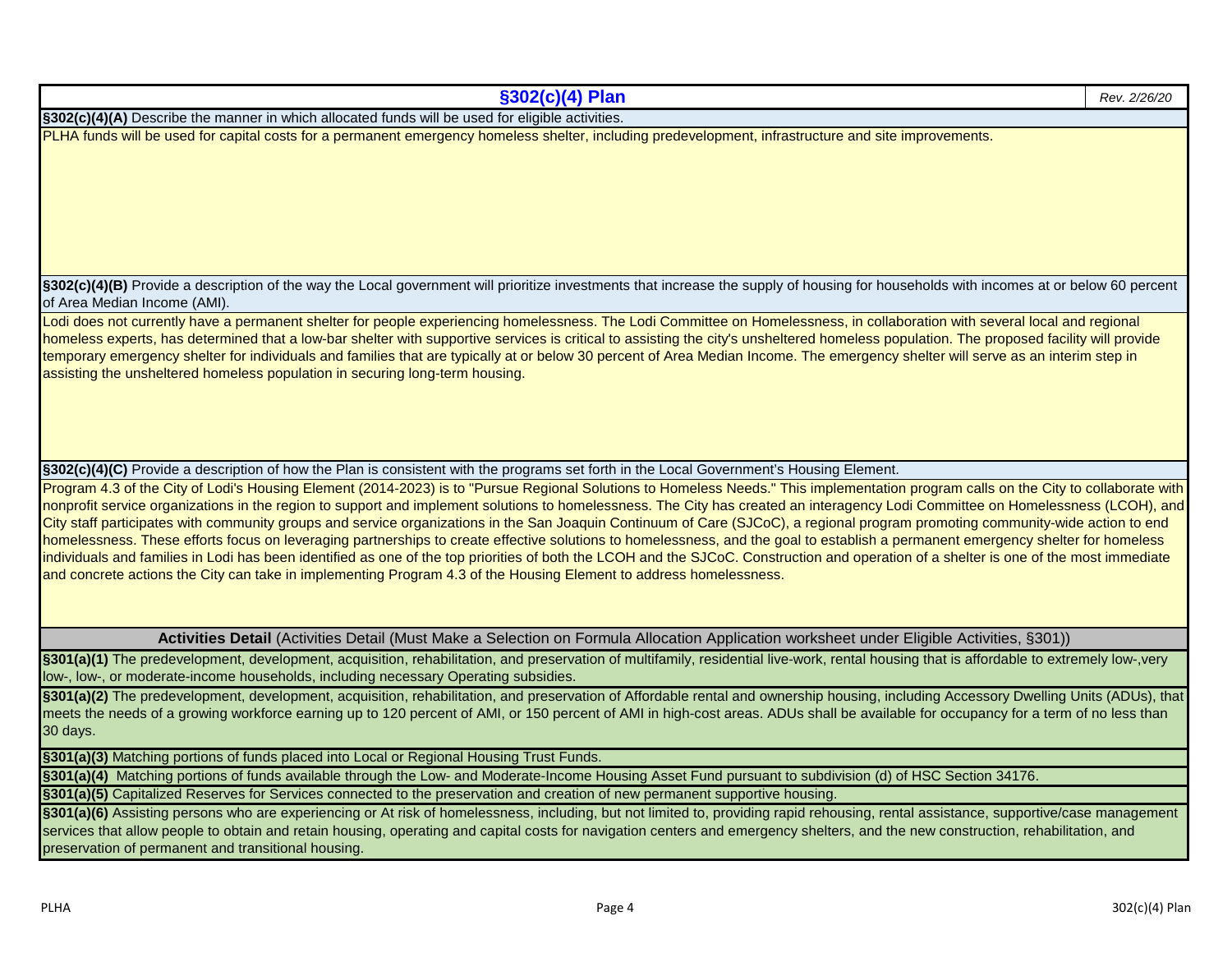§302(c)(4)(E)(i) Provide a description of how allocated funds will be used for the proposed Activity.

PLHA funds will be used to support predevelopment, infrastructure and site improvements for a permanent homeless shelter. Specific activities may include: identifying a site, preliminary environmental studies, business and operational plan, conceptual design, site layout, site and facility improvement plans, cost estimates, development schedule, entitlements, construction documents, contractor bid and selection process, site preparation and infrastructure improvements and maintenance/operations.

Complete the table below for each proposed Activity to be funded with 2019-2023 PLHA allocations. If a single Activity will be assisting households at more than one level of Area Median Income, please list the Activity as many times as needed to capture all of the AMI levels that will be assisted, but only show the percentage of annual funding allocated to the Activity one time (to avoid double counting).

| <b>Funding Allocation Year</b>                                                        | 2019                  | 2019                  | 2020                  | 2020                  | 2021                  | 2021                  | 2022                  | 2022                  | 2023                  | 2023                  |  |  |              |
|---------------------------------------------------------------------------------------|-----------------------|-----------------------|-----------------------|-----------------------|-----------------------|-----------------------|-----------------------|-----------------------|-----------------------|-----------------------|--|--|--------------|
| Type of Activity for Persons<br>Experiencing or At Risk of<br>Homelessness            | Emregency<br>Shelters | Emregency<br>Shelters | Emregency<br>Shelters | Emregency<br>Shelters | Emregency<br>Shelters | Emregency<br>Shelters | Emregency<br>Shelters | Emregency<br>Shelters | Emregency<br>Shelters | Emregency<br>Shelters |  |  |              |
| §302(c)(4)(E)(i) Percentage of<br>Funds Allocated for the<br><b>Proposed Activity</b> | 100%                  |                       | 100%                  |                       | 100%                  |                       | 100%                  |                       | 100%                  |                       |  |  |              |
| §302(c)(4)(E)(ii) Area Median<br>Income Level Served                                  | 30%                   | 50%                   | 30%                   | 50%                   | 30%                   | 50%                   | 30%                   | 50%                   | 30%                   | 50%                   |  |  | <b>TOTAL</b> |
| $\sqrt{\frac{2}{3302(c)(4)(E)(ii)}}$ Unmet share of<br>the RHNA at AMI Level          | 244                   | 253                   |                       |                       |                       |                       |                       |                       |                       |                       |  |  | 497          |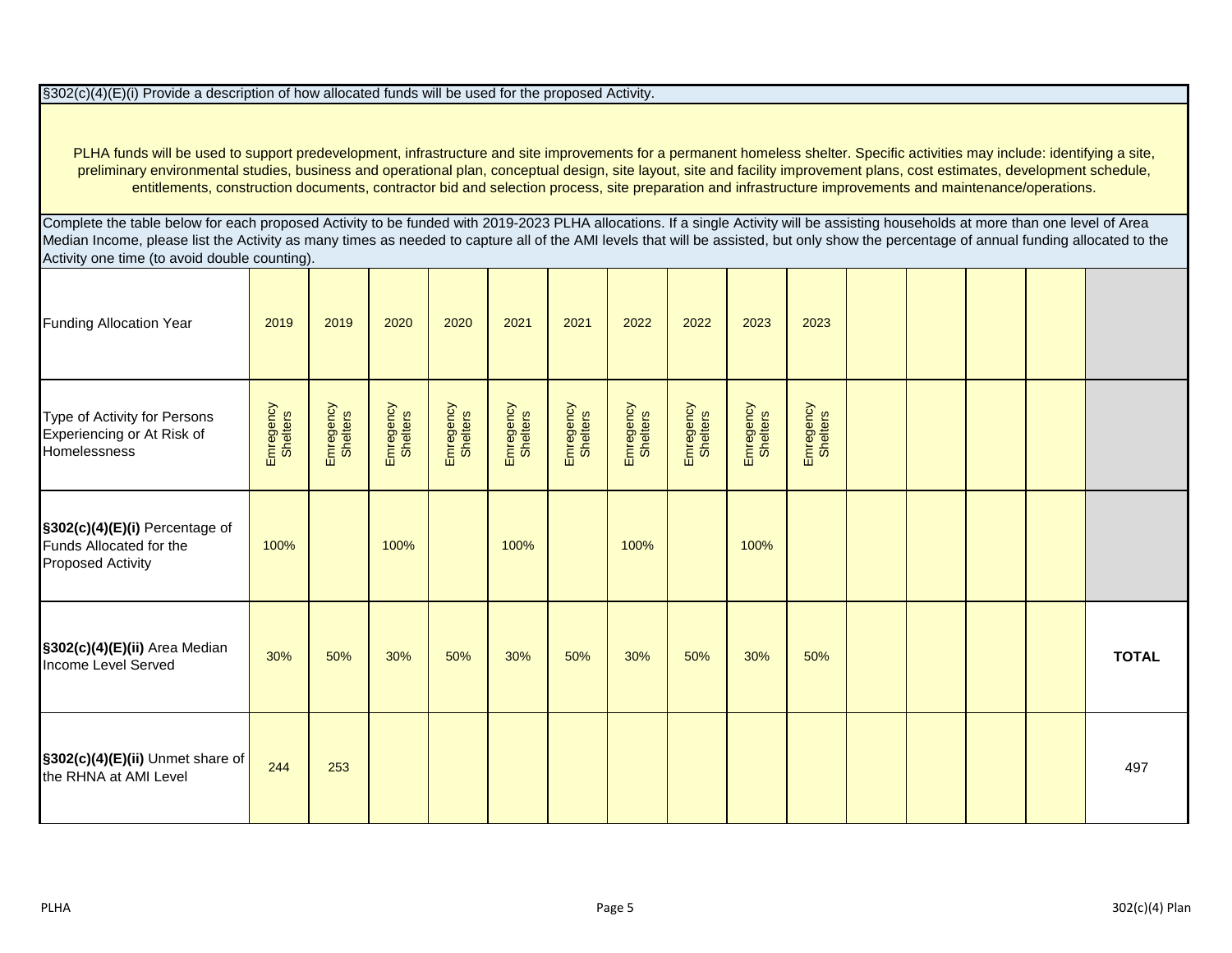| §302(c)(4)(E)(ii) Projected                                                                                                                                                                                                                                                                                                                                                                                                                                                                                                                                                                                                   | Number of Households Served                                                                                                                                                                                                               | 45  | 5   |                 |     |     |     |     |     |     |     |                                                                                                                                                                                  |  |                      | 50         |
|-------------------------------------------------------------------------------------------------------------------------------------------------------------------------------------------------------------------------------------------------------------------------------------------------------------------------------------------------------------------------------------------------------------------------------------------------------------------------------------------------------------------------------------------------------------------------------------------------------------------------------|-------------------------------------------------------------------------------------------------------------------------------------------------------------------------------------------------------------------------------------------|-----|-----|-----------------|-----|-----|-----|-----|-----|-----|-----|----------------------------------------------------------------------------------------------------------------------------------------------------------------------------------|--|----------------------|------------|
| §302(c)(4)(E)(iv) Period of<br>rental housing projects)                                                                                                                                                                                                                                                                                                                                                                                                                                                                                                                                                                       | Affordability for the Proposed<br>Activity (55 years required for                                                                                                                                                                         | N/A | N/A | N/A             | N/A | N/A | N/A | N/A | N/A | N/A | N/A |                                                                                                                                                                                  |  |                      |            |
|                                                                                                                                                                                                                                                                                                                                                                                                                                                                                                                                                                                                                               | §302(c)(4)(E)(iii) A description of major steps/actions and a proposed schedule for the implementation and completion of the Activity.                                                                                                    |     |     |                 |     |     |     |     |     |     |     |                                                                                                                                                                                  |  |                      |            |
|                                                                                                                                                                                                                                                                                                                                                                                                                                                                                                                                                                                                                               | Predevelopment phase and apply for planning entitlements - July 2020 to March 2021<br>Approval of entitlements, draft construction documents, contractor bid and selection process, issuance of building permits - March to November 2021 |     |     |                 |     |     |     |     |     |     |     |                                                                                                                                                                                  |  |                      |            |
|                                                                                                                                                                                                                                                                                                                                                                                                                                                                                                                                                                                                                               | Infrastructure and site improvements (Phase 1) - March 2022 to February 2023                                                                                                                                                              |     |     |                 |     |     |     |     |     |     |     |                                                                                                                                                                                  |  |                      |            |
|                                                                                                                                                                                                                                                                                                                                                                                                                                                                                                                                                                                                                               | Site improvements (Phase 2) – March 2023 to February 2024                                                                                                                                                                                 |     |     |                 |     |     |     |     |     |     |     |                                                                                                                                                                                  |  |                      |            |
|                                                                                                                                                                                                                                                                                                                                                                                                                                                                                                                                                                                                                               |                                                                                                                                                                                                                                           |     |     |                 |     |     |     |     |     |     |     |                                                                                                                                                                                  |  |                      |            |
|                                                                                                                                                                                                                                                                                                                                                                                                                                                                                                                                                                                                                               | §301(a)(7) Accessibility modifications in Lower-income Owner-occupied housing.                                                                                                                                                            |     |     |                 |     |     |     |     |     |     |     |                                                                                                                                                                                  |  |                      |            |
| §301(a)(8) Efforts to acquire and rehabilitate foreclosed or vacant homes and apartments.                                                                                                                                                                                                                                                                                                                                                                                                                                                                                                                                     |                                                                                                                                                                                                                                           |     |     |                 |     |     |     |     |     |     |     |                                                                                                                                                                                  |  |                      |            |
| §301(a)(9) Homeownership opportunities, including, but not limited to, down payment assistance.                                                                                                                                                                                                                                                                                                                                                                                                                                                                                                                               |                                                                                                                                                                                                                                           |     |     |                 |     |     |     |     |     |     |     |                                                                                                                                                                                  |  |                      |            |
| §301(a)(10) Fiscal incentives made by a county to a city within the county to incentivize approval of one or more affordable housing Projects, or matching funds invested by a county in<br>an affordable housing development Project in a city within the county, provided that the city has made an equal or greater investment in the Project. The county fiscal incentives shall<br>be in the form of a grant or low-interest loan to an affordable housing Project. Matching funds investments by both the county and the city also shall be a grant or low-interest deferred<br>loan to the affordable housing Project. |                                                                                                                                                                                                                                           |     |     |                 |     |     |     |     |     |     |     |                                                                                                                                                                                  |  |                      |            |
| <b>File Name:</b>                                                                                                                                                                                                                                                                                                                                                                                                                                                                                                                                                                                                             | <b>Plan Adoption</b>                                                                                                                                                                                                                      |     |     | on its content. |     |     |     |     |     |     |     | §302(c)(4)(D) Evidence that the Plan was authorized and adopted by resolution by the<br>Local jurisdiction and that the public had an adequate opportunity to review and comment |  | Attached and on USB? | <b>Yes</b> |